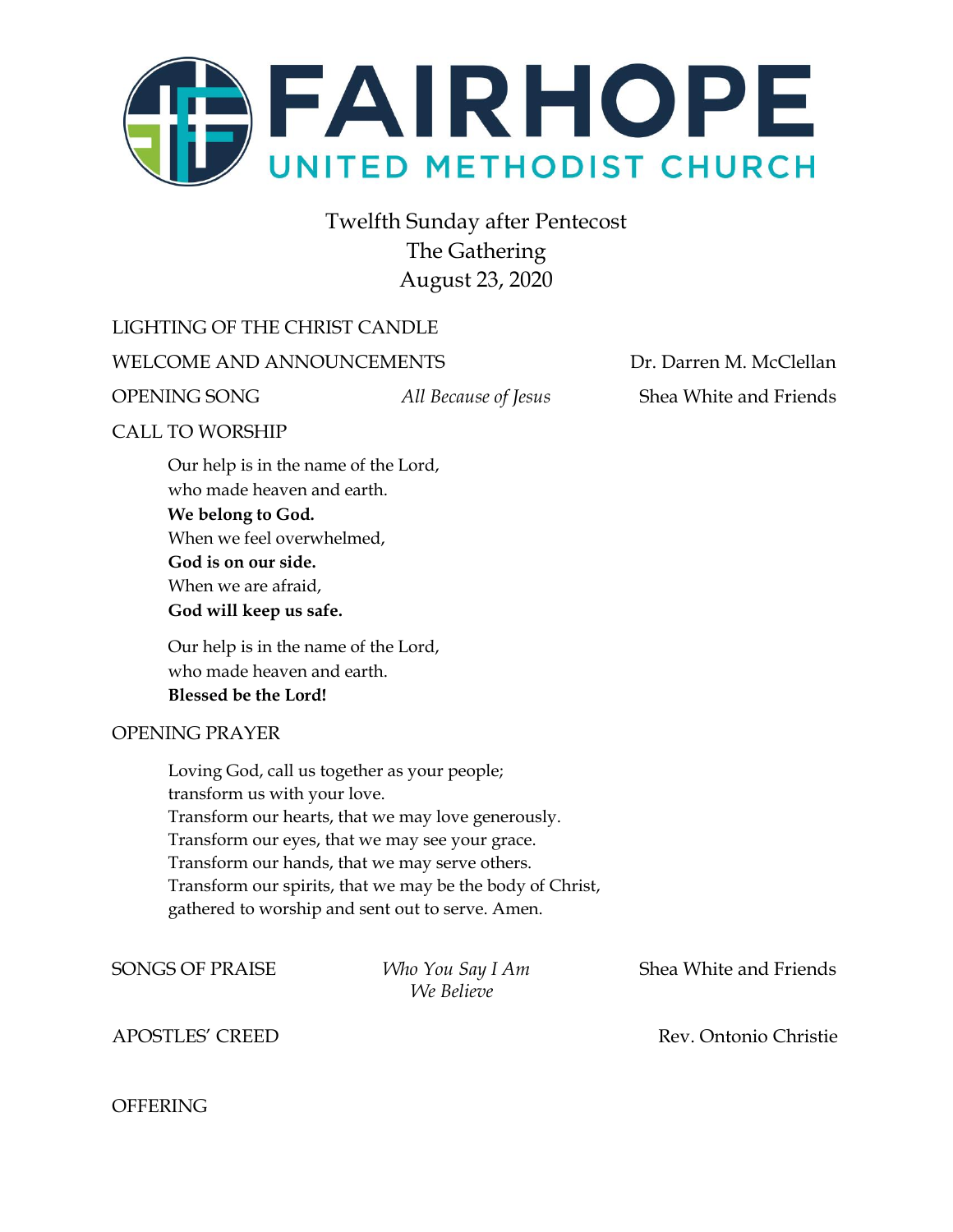#### PRAYER FOR ILLUMINATION

God of revelation, mere flesh and blood cannot reveal divine truth; only your Spirit can give that gift. Be in my breath and voice, be in our ears and understanding, that through these words your Word may be known. **Amen.**

#### SCRIPTURE LESSON ~ *Matthew 16:13-20*

SERMON "The Keys to the Kingdom" Rev. Laura Parker

#### OUR CONFESSION

 *People of God—let us confess our sin before God and one another:*

**Caring God, you call us to be the body of Christ: to live in community, to care for one another, to use our different gifts. Instead of working to sustain community, we follow our own desires. Instead of trusting in your care, we think we can do it alone. Forgive our neglect of others. Give us obedient spirits, that we may care for one another, depend on your love, and use our gifts for your gospel. Amen.**

 *Words of Assurance:*

The Lord is on our side, offering words of forgiveness, protecting us from danger. We are a forgiven people, bound together in God's love. We are the body of Christ, forgiven and free.

#### THE PRAYERS OF THE PEOPLE AND THE LORD'S PRAYER

Dr. Darren M. McClellan

**CLOSING SONG** *Build Your Kingdom Here* Shea White & Friends

BENEDICTION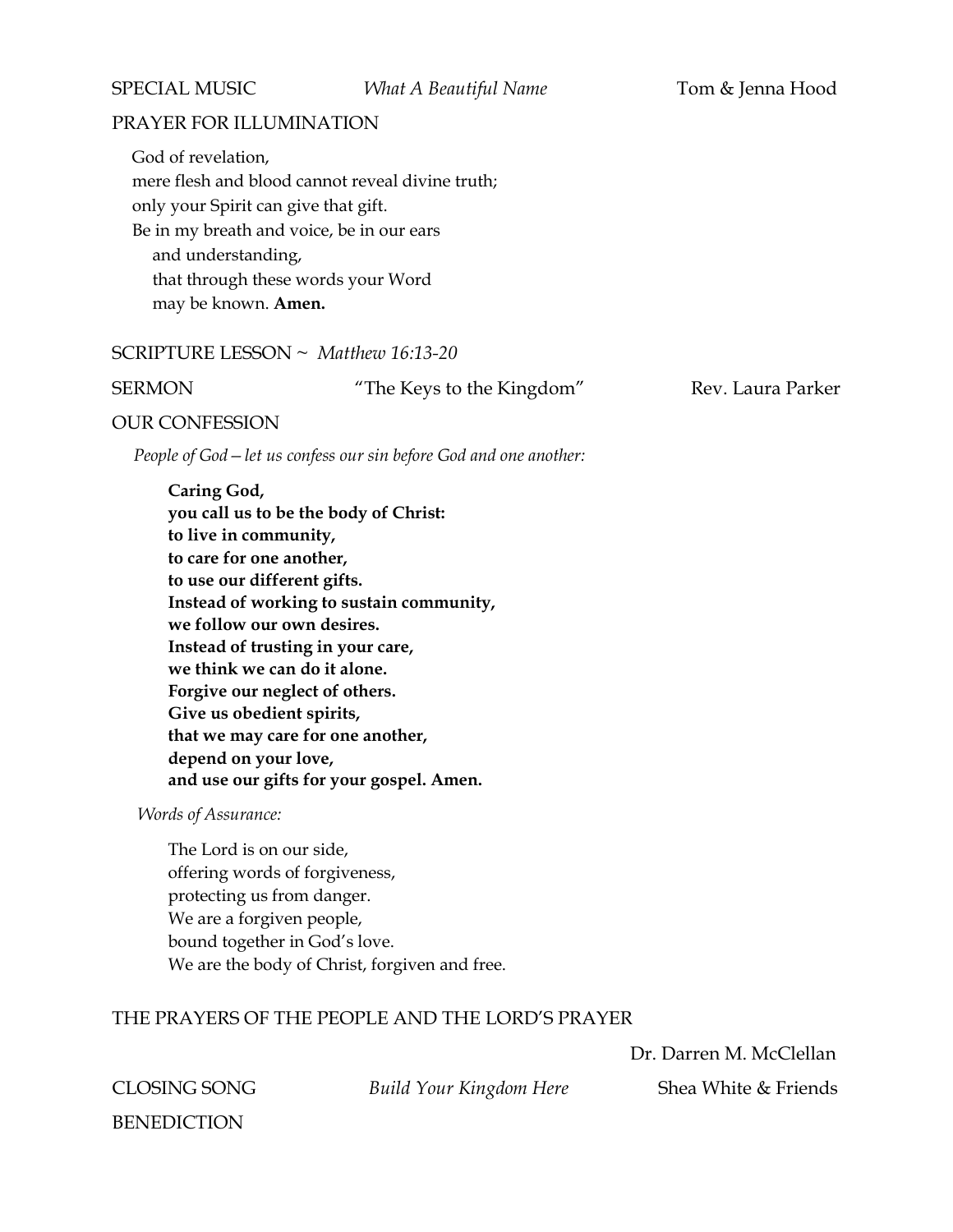#### **Assisting in Worship this Week:**

Dr. Darren M. McClellan, Rev. Laura Parker, Rev. Ontonio Christie **Music:** Shea White, Tom & Jenna Hood, Ike Kessee, Phillip Baggins **Sound and Media:** Jamie Waldhour, Robert Hammon

## **Prayers for the People**

**Sympathies… Dona Cooksey** in the death of her son, **Stuart Cooksey. Roy and Carol Cowan** in the death of her brother, Sid Tait.

#### **Medical personnel and other first responders**

### **Here is a brief summary of our current stewardship:**

Offering Received August 16 – \$30,522

(Online - \$12,457 ~ Mail/Personal delivery - \$18,065)

*For those of you who would like to bring your offering to the church, we have a mail slot located in the door across from the glass doors in the breezeway entrance of the education building.* Thank you so much for your continued support to Fairhope United Methodist Church. Jeff White, Business Administrator

## **Be sure to scroll all the way down. There are lots of Announcements!**



# **An Invitation from Pastor Laura:**

Begin your week with an online devotional through Zoom on Monday mornings at 9:30am until we return to more normal gathering routines in the life of our church. This time together is brief, 15-20 minutes. Hear a short devotional and then share prayer concerns with each other.

Join us by Zoom at this link:<https://zoom.us/j/99089887119>

For information on how to get started on Zoom, click here.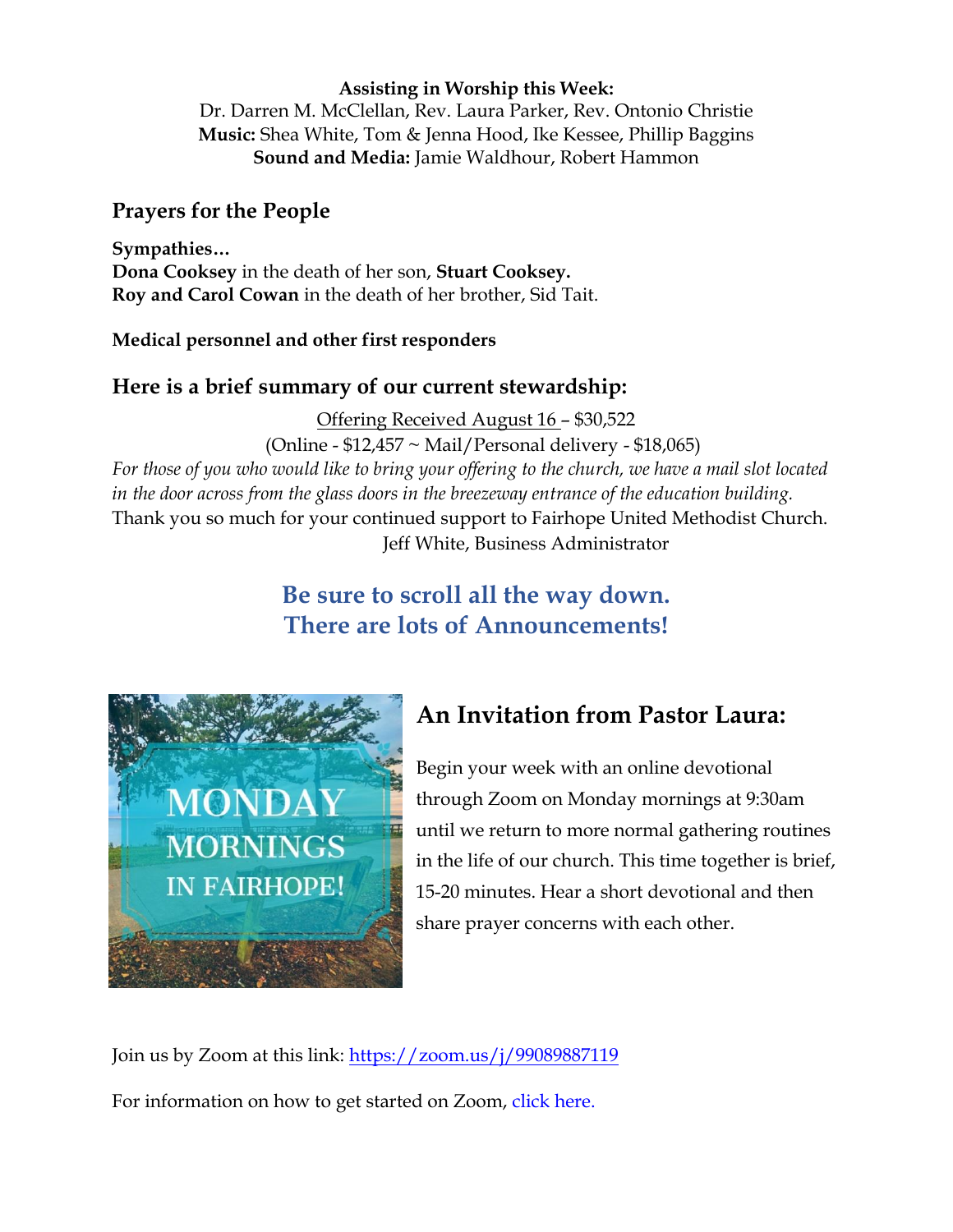#### **OPPORTUNITIES FOR SUNDAY SCHOOL AND SMALL GROUP STUDY:**

*We have several Sunday school classes currently meeting through Zoom. Following is information you may find of interest as you seek to remain connected with brothers and sisters in Christ:*

#### **Foundations Class**

Meets: Sunday Mornings at 9:45am

Link to Zoom Meeting Sundays at 9:45am

<https://us02web.zoom.us/j/83786688837?pwd=Uk5MdGNDTHp3TUdBclcwUWRzL20zUT09>

Meeting ID: 837 8668 8837 Password: 684133

#### **Grace and Peace**

Meets: Sunday Mornings at 9:30am (we try to hold it to an hour)

Topic: *Red Letter Revolution: What if Jesus really meant what he said?* by Shane Claiborne and Tony Campolo. It is a very discussion oriented class led by different people in the class. Everyone is welcome!

Zoom meeting ID: 9092162907

#### **New Beginnings**

Facilitated by: Rick Miller This class will not be meeting the month of August.

### **Koinonia**

Facilitated by: Tony Caminiti

Meets: Sunday Mornings at 9:30am This week's lesson: "**Keeping The Sabbath**" All are invited to Join Zoom Meeting

<https://us02web.zoom.us/j/82566708817?pwd=QWpYbFFqZGh3Y3pjbkJYcGJ0Ym5mZz09>

Meeting ID: 825 6670 8817 Passcode: 689085

### **Homecoming Class**

This class will not meet this Sunday. If you would like information about when this class will resume, please contact Brenda Robinson: (205-294-1705) or [bgodbold@hiwaay.net.](mailto:bgodbold@hiwaay.net)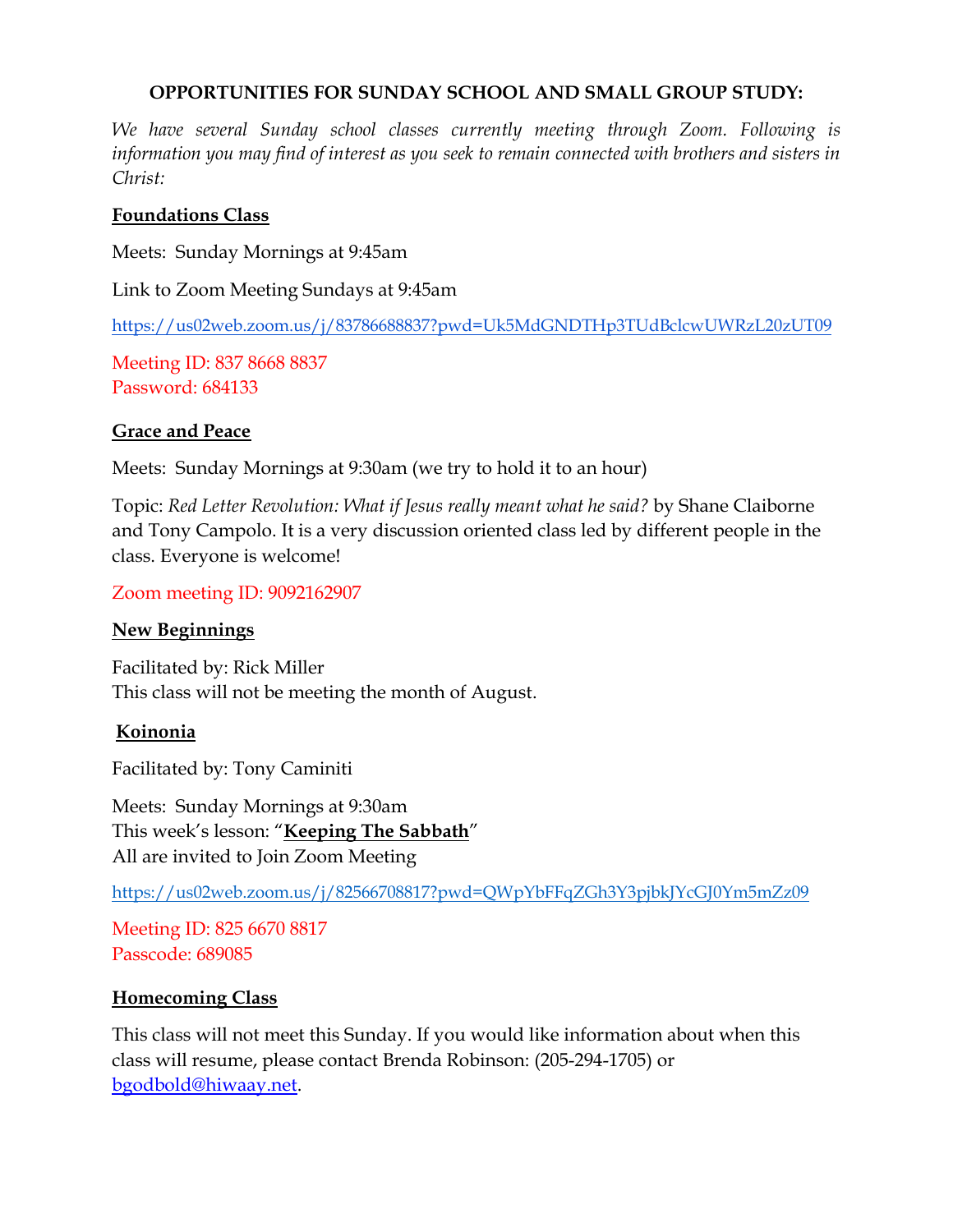# **New Women's Book Study Group Starts Tuesday, September 1**



Please join Kristi McClellan for a book study on one of Reese Witherspoon's Book Club's recent selections, "I'm Still Here" by Austin Channing Brown. Discussing this book will provide a place for us to have honest conversations from varying perspectives to talk about important issues in the church, community and our lives. The book is written in the narrative style and the reading for each week will not be too lengthy, about 30 (small) pages per week.

We'll meet for six consecutive weeks on Tuesday nights at 6pm starting 9/1. The current plan is to BYOC (bring your own chair) and we'll gather outside, maintaining physical distance, in the gravel parking lot at FUMC. Depending on the reopening of the church buildings, we'll hopefully move inside at some point.

The number of participants will be limited so please RSVP by emailing Kristi at [kkmcclellan@hotmail.com.](mailto:kkmcclellan@hotmail.com) Please purchase the book and we'll discuss Chapters 1 and 2 during our first meeting on 9/1.

# **Caring Ministries…**

## **How can we support you?**

Your FUMC church family is here for you to provide love and spiritual support. Let us know how we can help you today. Contact the Pastoral Staff or Ann Pearson through the church office 251-928-1148 or [ann.pearson@fairhopeumc.org.](mailto:ann.pearson@fairhopeumc.org)

## **We have Cloth Masks Available:**

Contact Ann Pearson at the church office 918-1148 or [ann.pearson@fairhopeumc.org](mailto:ann.pearson@fairhopeumc.org)  if that will help keep you safe and well.

## **Survivors of Suicide (SOS) Support Group**

This group is meeting on Monday, August 24 at 6:30pm virtually on Zoom. An invite will be sent out to the team but if you would like to join the meetings contact Ann Pearson, [ann.pearson@fairhopeumc.org](mailto:ann.pearson@fairhopeumc.org) and she will include you with the zoom information.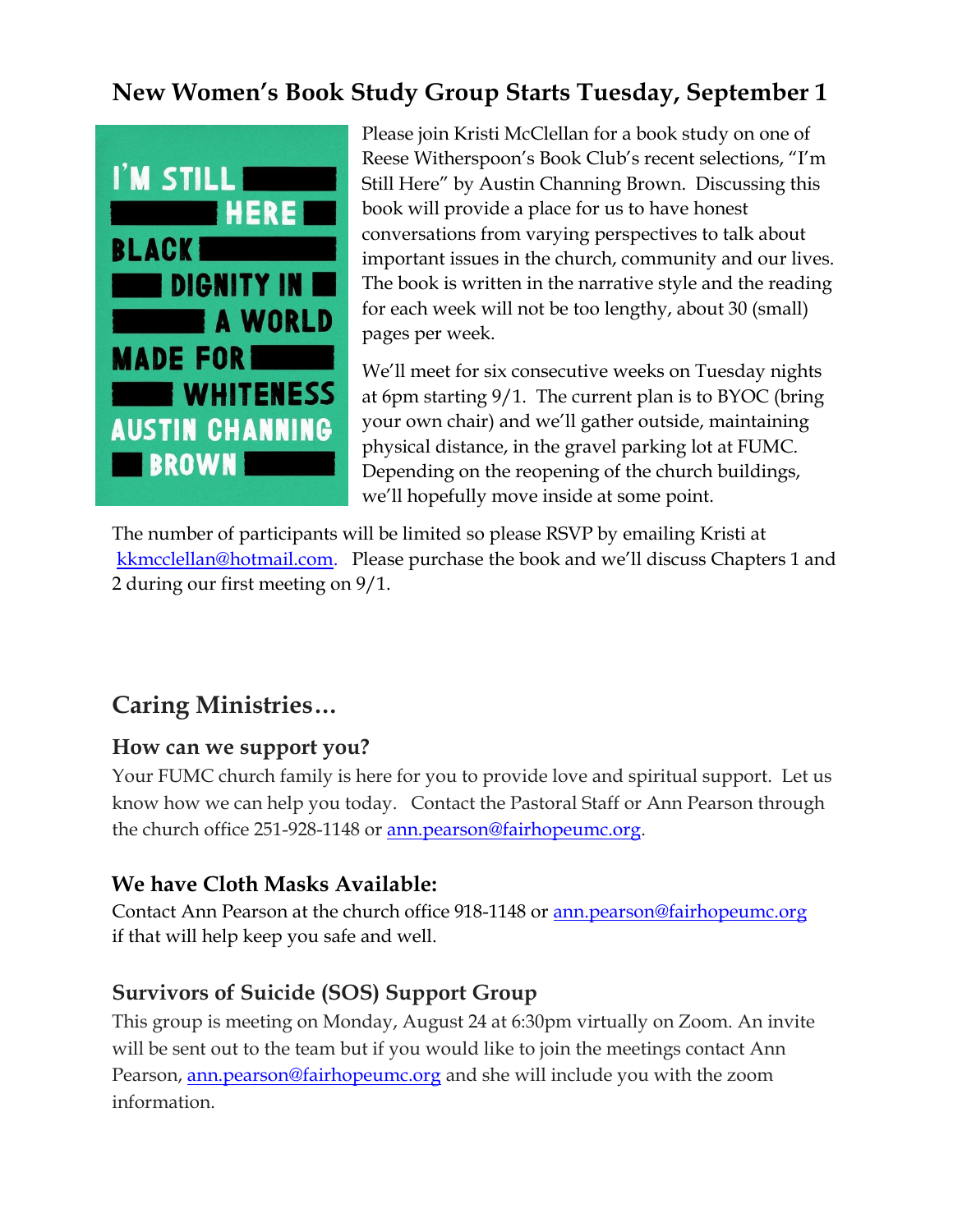## **Caring Ministries continues to care for our church members and community...**

*Just a few of the Thank you notes we have received:*

August 6th Dear Caring Minutes  $20$ Dear Caring Ministrica Thank you for caring and for means so much. emberida my husband and I more than words can ever say.  $+100$ with your "bleeking cake" When you Though you to have hofamily, it means abot your thought and have a hier lady come have a Kie lady come to wal God bleve y and keep you will de we than a loy to us, an God's Blessings to All Mente love, Anne 19 licens! **PubSON** 

# **Children's Ministries…**

## **Parent Survey**

Children's Ministries' parents were sent an email on August 20<sup>th</sup> with details about attending in-person worship with children AND a survey that will be used to prepare us for when our children's programs start back. Thanks to all who have responded! If you've not yet done so, please respond no later than Wednesday, August 26th! Need the email sent to you? Contact Michelle at [michelle.graham@fairhopeumc.org.](mailto:michelle.graham@fairhopeumc.org)

## **SWIFT Zoom Get Together (5th & 6th grade)**

Wednesday, August 26th at 6:30pm

Parents will receive an email with the Zoom link on Monday. If your child would like to participate but you do not receive the email, contact Michelle Graham at [michelle.graham@fairhopeumc.org.](mailto:michelle.graham@fairhopeumc.org)

## **MOPS (Mothers of Preschoolers)**

Registration information for the 2020-2021 year is available at [www.fairhopeumc.org](http://www.fairhopeumc.org/) under preschool/MOPS. If you are the mother of a child (newborn-kindergarten), you can find fellowship, encouragement and fun in MOPS. The group meets on the 2nd and 4th Mondays during the school year in our Christian Life Center.

*Note: The start date of September 14th is hopeful but subject to change depending on the reopening phase we are in at that time.*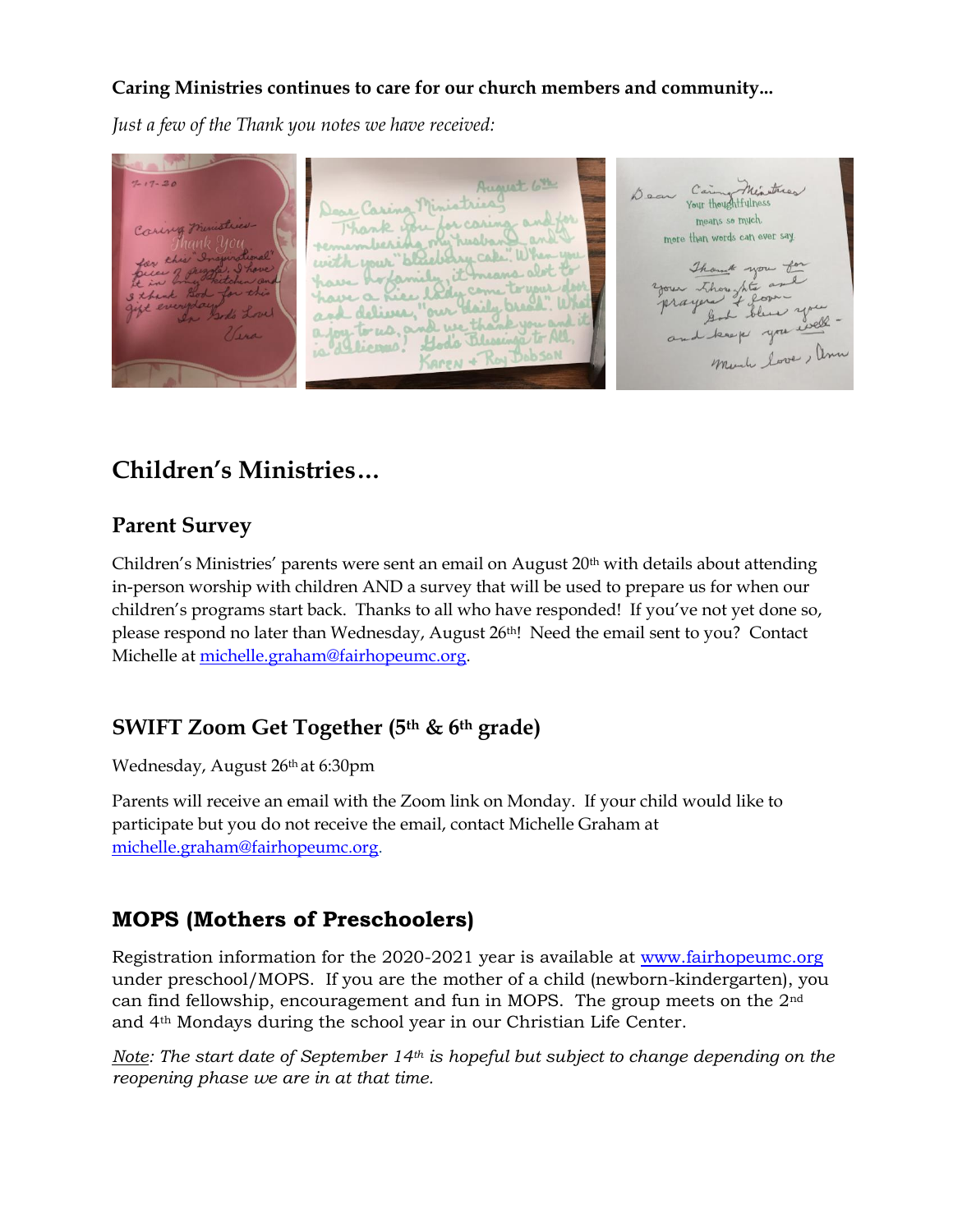# **Student Ministry…**

## **FALL STUDENT MINISTRY COMMUNITY GROUPS Beginning: Wednesday 8/26 & Sunday 8/30**

We welcome our students, 7th-12th graders, back this fall for our Community Groups that will begin Wednesday, August 26 & Sunday, August 30. The schedule, time and location for every small group are listed below. We look forward to seeing our students again and being able to reconnect in our small groups.

This semester our students will be required to register on a weekly basis. For your safety and the safety of our leaders, every student and adult leader will be required to wear a face covering, practice social-distancing and hand sanitizing stations will be easily accessible. For the time being, no food or drink is allowed during C-groups. Parents, please plan to pick-up your students at the time listed below as we will not have the facility open for recreational play prior to or following our meetings. We will need drivers to remain in your vehicle and students will come to you once they are finished with their group meeting. Thank you in advance for keeping our student ministry family safe and healthy by paying close attention to the first sign of illness and not participating in C-Groups if you have any symptoms of sickness!

We will begin a **"Virtual Small Group"** on Sunday, August 30 at 8:00 pm for students and families that wish to take extra precautions but would still like to participate in student ministry activities!

#### **SUNDAY NIGHTS**

- 1) Juniors (Gym) 6:30-7:45 pm
- 2) Seniors (Fellowship Hall) 6:30-7:45 pm
- 3) Virtual Small Groups (Grades 7-12 welcome! ~ Zoom Meeting 8:00-8:45 pm)

#### **WEDNESDAY NIGHTS**

- 1) 7th Grade 5:30-6:30 pm (Gym)
- 2) 8th Grade 5:30-6:30 pm (Fellowship Hall)
- 3) 9th Grade 6:45-7:45 pm (Gym)
- 4) 10th Grade 6:45-7:45 pm (Fellowship Hall)

## **NEW TO STUDENT MINISTRY?**

All rising 7th grade (student & parent) and new church families with 7th-12th graders are encouraged to connect with us through social media, text messaging reminders, GROUPME for every grade and through our email reminders!

Want to get plugged in??? Follow SALTSTUDENTS:

Instagram: @fairhopeumc.youth Facebook: @fhsaltstudents

[Email: Michael.spicer@fairhopeumc.org](mailto:Michael.spicer@fairhopeumc.org) to get on our email announcements or to be added to the Groupme for C-Group reminders!

Text Message Reminders: Text the word "Saltstudents" to the number "43506"